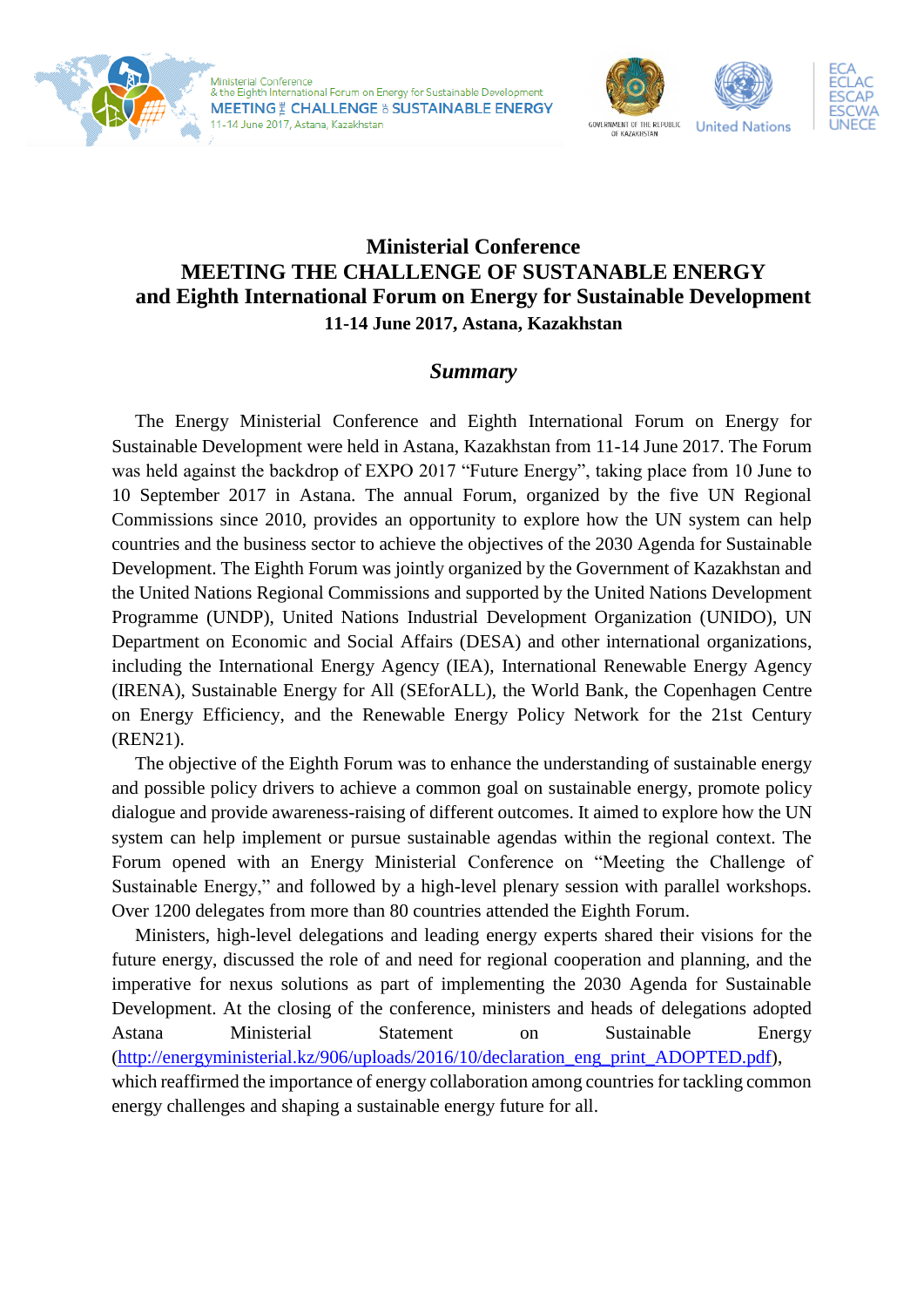*14 June 2017* **Sessions and Workshops**

## **Track III Modernizing Energy Industry**

**…**

**…**

**…**

## **Workshop** *Modernization of the Energy Sector: a Pathway Towards Low-Carbon Energy and Green Economy*

Raymond Pilcher, Chair of the UNECE Group of Experts on CMM, moderated this session. He opened the session by stating that there is an urgent need to take positive actions in the energy sector to mitigate climate change. He noted that 80% of the energy sector worldwide is fossil fuel-based. He further underlined that the legacy-industries using inefficient technologies and processes offer an opportunity to employ readily available and modern solutions, as well as expertise to mitigate environmental impacts. He explained that the UNECE groups of experts joined forces to examine the opportunities to deploy their collective capabilities to this end.

Aleksandar Dukovski, Chair of the UNECE Group of Experts on Energy Efficiency, observed that people are creatures of comfort and do not want to change their way of life, nor the way in which they perceive the world. He argued that in the debate on modernizing the energy sector, the technology is actually of less importance than the organizational structure of the society. The real challenge, in his view, is with the latter, which is incomparably harder, though cheaper, to change.

David MacDonald, Chair of the UNECE Expert Group on Resource Classification, pointed out that the United Nations Framework Classification for Resources (UNFC) constitutes a very useful tool for identifying barriers that either hinder projects' development or even prevent the latter from gaining traction.

Nazir Ramazanov, Chair of the UNECE Expert Group on Renewable Energy, observed that renewable energy is not as expensive as many people think, and emphasised that it should be a critical component in the future energy mix.

Torstein Indrebø, Vice-Chair, UNECE Group of Experts on Gas, remarked that thanks to the energy sector, the world has experienced great prosperity. He underscored the continued necessity of fossil fuels, and warned that closing fossil fuel-based facilities would lead to social unrest. He argued that the question the world should seek an answer to is not how to eliminate fossil fuels, but rather how to modernize the industry so it produces the fossil-based energy in a cleaner way. He also advocated for focusing more on the consumers who, in his view, could be a driving force for a change.

Richard Mattus, UNECE Expert, observed that the general public is currently not fully implicated in the climate change debate. He pointed out that it has no tools to act and called for empowering people by providing them with information and proper means necessary to engage